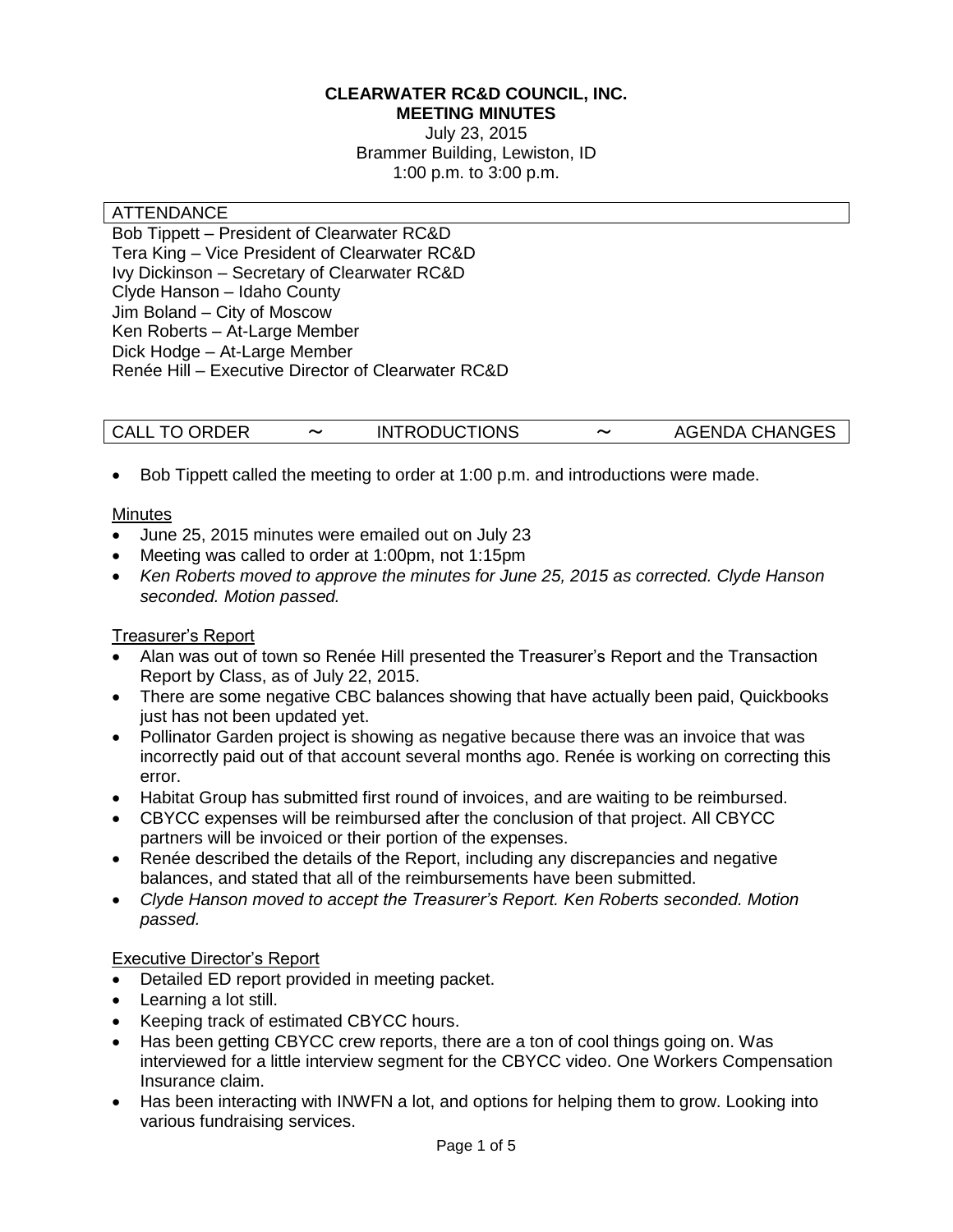- Preparing to hire the project administrator, still reviewing position description and thinking about what tasks they should do. Goal is to put this on the agenda for next month.
- Got a certificate of appreciation and final report from the Sustainable Forestry Teachers Tour.
- Financial Review Committee met Monday July  $13<sup>th</sup>$ , and is in the process of writing up a new policy for the revolving cash fund (a new type of operating reserve fund). Will vote on this during August meeting.
- Met with Latah County Commissioners on Monday. There is a pending meeting set up to discuss potential collaboration with the County.
- Has attended three NARC&D webinars.
- Did a webinar from Linkage Inc. on leadership and emotional talent. Creating a positive culture is one of the most effective ways to increase capacity and create a healthy organization.
- Approved the BLM agreement via email to add \$9,000 for the CBYCC

### NEW BUSINESS

### Idaho RC&D Meeting September 24-25

- Clyde Hanson reported that the IRC&D meeting date has been set for September 24-25. This will be an in-person meeting.
- Location has not been determined, but it will be somewhere in the Boise area.
- Have budgeted for travel. There is enough funding to send Renée and Clyde. Clyde is willing to drive from Grangeville on, if Renée wants to meet him there.
- There is \$900 budgeted for travel and \$200 for registration. Not sure at this time how much registration will cost.
- We can formally vote on who will attend when an agenda is made available.

### CBC Coordinator Contract \_ Kelli Rosellini

- Tera reported that Kelli is the general coordinator for the CBC. She has had a contract in place for 5 years. This is a modification of her contract. CBC has agreed to all of the terms, which are all the same as they have been. Funding is at \$45,000 for this year (which is a bit of a raise, and they have the funds to do that)
- *Ken Roberts moved to accept CBC Coordinator Contract for Kelli Rosellini. Clyde Hanson seconded. Tera King abstained. Motion passed.*

### Idaho Firewise – Agreement Modification

- Ivy reported that Idaho Firewise has submitted a proposal for some additional funds to come into our agreement. The total amount is \$595,000.
- This will be mod 6 of the agreement.
- Most of the funding will be used for advertising. Some of the education will target the issue of private citizens using drones near fires.
- *Ken Roberts moved to accept the modification to move additional funding in the amount of \$595,000 into the Idaho Firewise agreement. Tera King seconded. Ivy Dickinson abstained. Motion passed.*

### INWFN Request for Petty Cash Funds

- Renée reviewed the petty cash policy that we approved last month.
- They have a new cool website [www.inwfoodnetwork.org](http://www.inwfoodnetwork.org/)
- INWFN is now requesting a petty cash fund in the amount of \$200, and they will follow the policies that we have established. Their project agreement will need to be updated.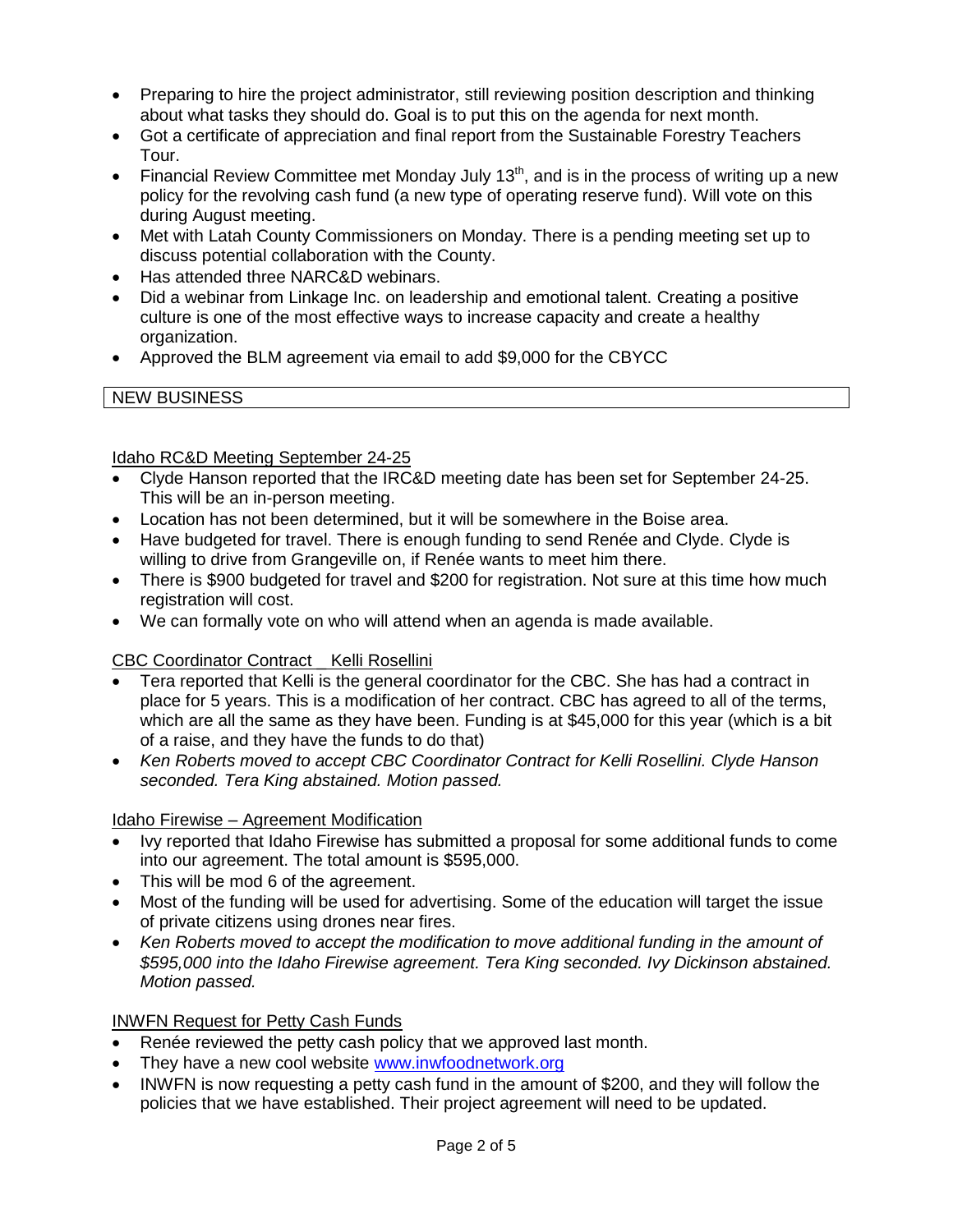*Ivy Dickinson moved to approve the INWFN request to provide them with a petty cash fund in the amount of \$200. Jim Boland seconded. Motion passed.*

### FY16 Sponsor Contribution Letters

- Renée realized when preparing for the sponsorship meeting with Latah County that we send out sponsor contribution letters.
- In the past we have sent these out in May, she will work on getting them out as soon as possible as it is July.
- Will use the same sponsor contribution fee schedule that was used (and approved) last year. Tom Lamar recommended raising the fees next year.
- Renée wanted to know if the letters should go out to the same list as last year.
- Tera recommended that we also include a cover letter talking about the projects we are involved with in "your" area so that the sponsors have a better understanding of what we do.
- Renée will send out the sponsor contribution letter for everyone to review and provide input.

# Conflict of Interest Policy Review

- Bob reported that he is concerned about our conflict of interest policy. He feels that project representatives should not necessarily participate in the conversation surrounding votes related to their project.
- Ivy stated that there would likely be a lot of duplication of effort involved in educating someone about the votes she brings in front of the council. She is always conscientious about excusing herself from the vote, and is happy to leave the room for discussion to take place if the council wishes it, but she does not see another way to inform the council about what they are voting on without briefing a third party, or asking a third party to start participating in Idaho Firewise meetings.
- Bob would like to see people declare their conflict of interest at the beginning of the discussion instead of the end.
- Renée provided the council conflict of interest policy for review, as well as the recommendations from the National Council of Non-Profits, and the National Councils of Teachers of English – the important thing is the disclosure, having a conflict of interest is nothing to feel shameful of, being asked to leave the room is not a big deal.
- Renée will make some small revisions to our policy, and we will vote on it next month.
- Bob suggested that all board members sign the policy, not just officers.
- Conflict of Interest Disclosure is always signed during the meeting following the annual meeting.

# Renée's 90 Day Review

- The hiring committee discussed via email Renee's performance during the probationary term and unanimously agreed to recommend that she become a permanent employee of the council, and be awarded the pay increase that was promised in her employment offer.
- *Clyde Hanson moved to approve the recommendations of the hiring committee and to put Renée's pay increase as outlined in her offer letter into effect. Ken Roberts seconded. Motion passed.*

# Annual Meeting 2015 Planning Committee

- Ivy reminded the Council that the annual meeting is coming up and we need to identify a planning committee.
- Our next meeting would conflict with the Idaho State meeting, so we'll have the annual meeting on September 17th
- In the RC&D office Alan and Ivy had discussed the meeting locations of previous years, and thought we are due to have our meeting in Grangeville.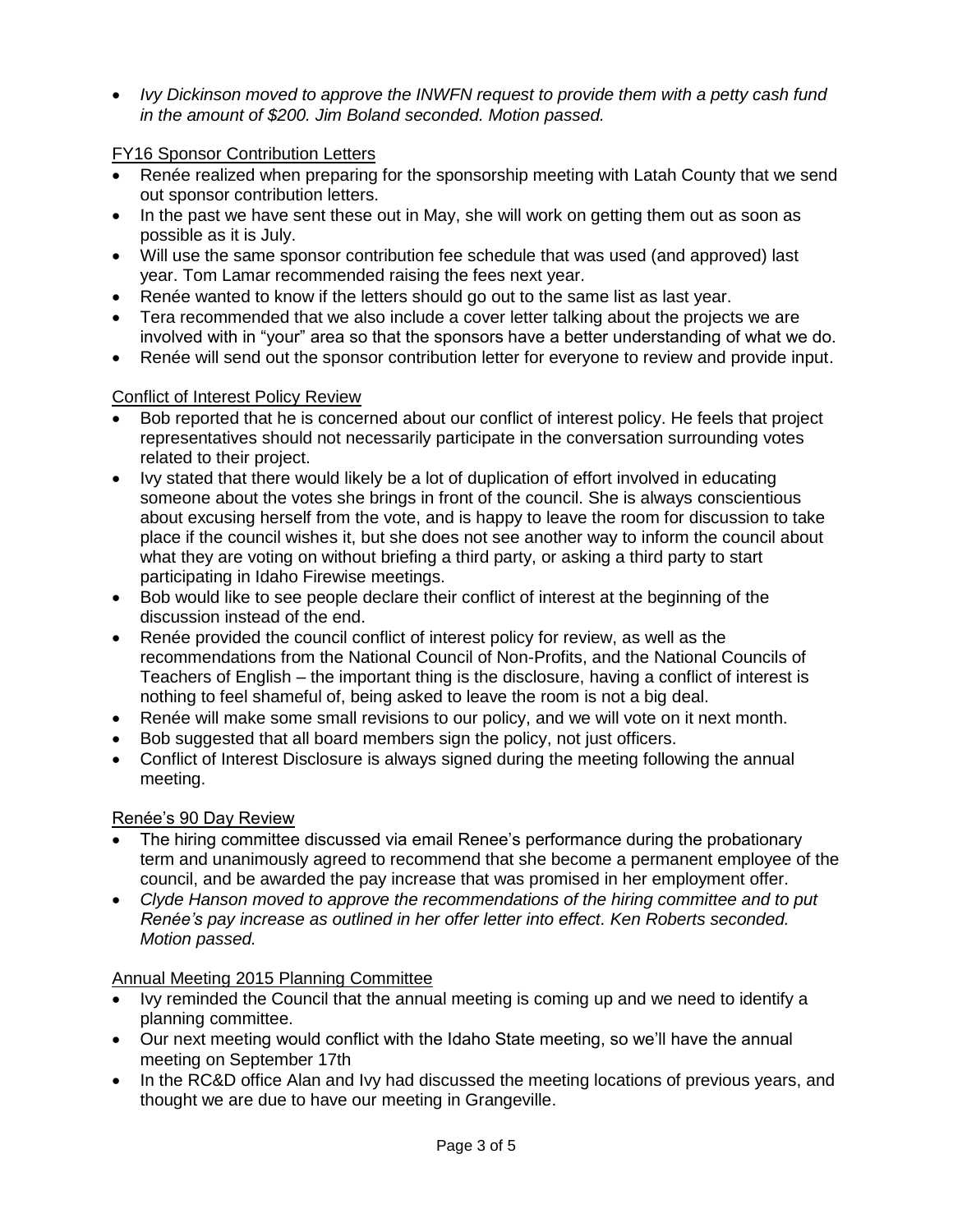- Clyde and Tera volunteered to be on the planning committee (anyone else interested in volunteering should get in touch with Tera or Clyde)
- Did not have a speaker last year, which seemed like a good choice because we always run short on time. If we do a speaker this year, everyone thought we should keep it informal and brief (someone could report on CBYCC – one of the kids)

### Western RC&D Web Stories Request

- At last WRC&D conference on July  $14<sup>th</sup>$ , officers discussed that website is due to be updated. The WRC&D is looking for success stories from councils to put on the updated website.
- Success stories should be sent to Western president, as soon as possible.

### Reports on Working with CBYCC

- IDFW has the YCC working on their project this week and next. They are a great group of kids, it is going really well. They are working very efficiently so are likely going to get everything, plus some extra projects done.
- Tera says there has been a lot of media coverage of the crew's work, and the CBC is getting a lot of positive feedback about the crew.
- $\bullet$  End of season BBQ is August  $6<sup>th</sup>$ . Invitations will be coming out shortly; you are all invited. Tera would like the RC&D to award certificates of completion.
- Each crew will nominate one person to go on an overnight trip with Weitas Creek Outfitters.
- There have been two requests to have members of the crew continue with work into the fall.
	- Renée says we need to make sure any planned activities fit within the scope of our insurance policy.
	- There will not be a reimbursement of improper sexual conduct insurance fees paid up front if we end up keeping it longer
	- She would like to see payroll schedule lining up with regular check run.
- *Clyde Hanson moved to extend the work of the partial CBYCC crew beyond the August 6th date. Jim Boland seconded. Tera King abstains. Motion passed.*

### OLD BUSINESS

Idaho Firewise – Project Agreement Changes

- Idaho Firewise Board voted on the revised agreement with the change specifying that IDFW will cover all workers compensation costs incurred.
- Just needs to be signed.

### BLM Agreement – de-obligation of funds

- De-obligation of funds happened with the Community Assistance funds. They were planning to de-obligate \$15,000, ended up de-obligating \$32,000.
- BLM will still entertain requests for using the remaining funds.

### COMMITTEE REPORTS

### Financial Review Committee

Nothing new to report.

### Forestry/Fire Committee

- CBC cost-share agreement may be coming soon. Will probably be around \$80,000.
- There is a bunch of media coverage of Johnson Bar salvage sale.